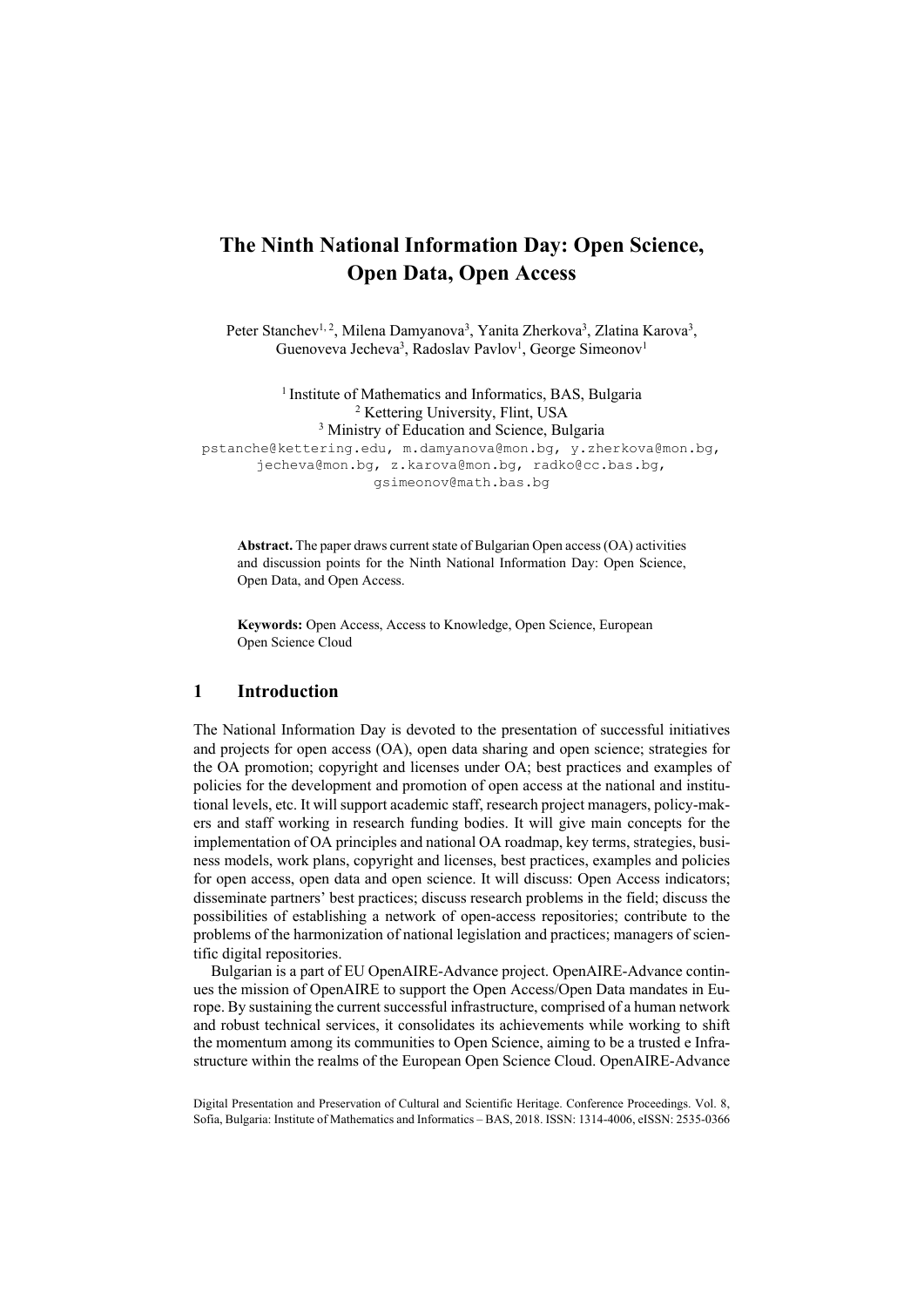strives to empower its National Open Access Desks so they become a pivotal part within their own national data infrastructures, positioning OA and open science onto national agendas. The capacity building activities bring together experts on topical task groups in thematic areas (open policies, RDM, legal issues, TDM), promoting a train the trainer approach, strengthening and expanding the pan-European Helpdesk with support and training toolkits, training resources and workshops. It examines key elements of scholarly communication, i.e., co-operative OA publishing and next generation repositories, to develop essential building blocks of the scholarly commons. Open-AIRE-Advance steps up its outreach activities with concrete pilots with major RIs, citizen science initiatives, and innovators via a rigorous Open Innovation programme.

## **2 Bulgaria OA Repositories**

In table 1 the current open access repositories in Bulgaria are given:

|                                                           |                     | $\cdots$              |                                    |
|-----------------------------------------------------------|---------------------|-----------------------|------------------------------------|
| <b>Open Access Bulgarian Re-</b><br>positories 2018       | <b>Publications</b> | <b>Software</b>       | Link                               |
| New Bulgarian University<br>Repository                    | 2631                | EPrints 3.3.12        | http://eprints.nbu.bg              |
| BulDML at IMI-BAS                                         | 2549                | DSpace 1.6            | http://sci-gems.math.bas.bg        |
| Digital repository of Sofia<br>University                 | 912                 | DSpace 1.8.2          | https://research.uni-sofia.bg      |
| Research BFU - Burgas Free<br>University                  | 801                 | DSpace 1.8.1          | http://research.bfu.bg:8080/jspui/ |
| Medical University - Varna<br>Prof. Dr. Paraskev Stoyanov | 351                 | <b>EPrints 3.3.15</b> | http://eprints.mu-varna.bg         |
| <b>BGOpenAIRE</b> at IMI-BAS                              | 119                 | DSpace 1.6.2          | http://www.bg-openaire.eu          |

**Table 1.** The current open access repositories in Bulgaria

In Figure 1. the numbers of the open acess journals in Bulgaria are shown.

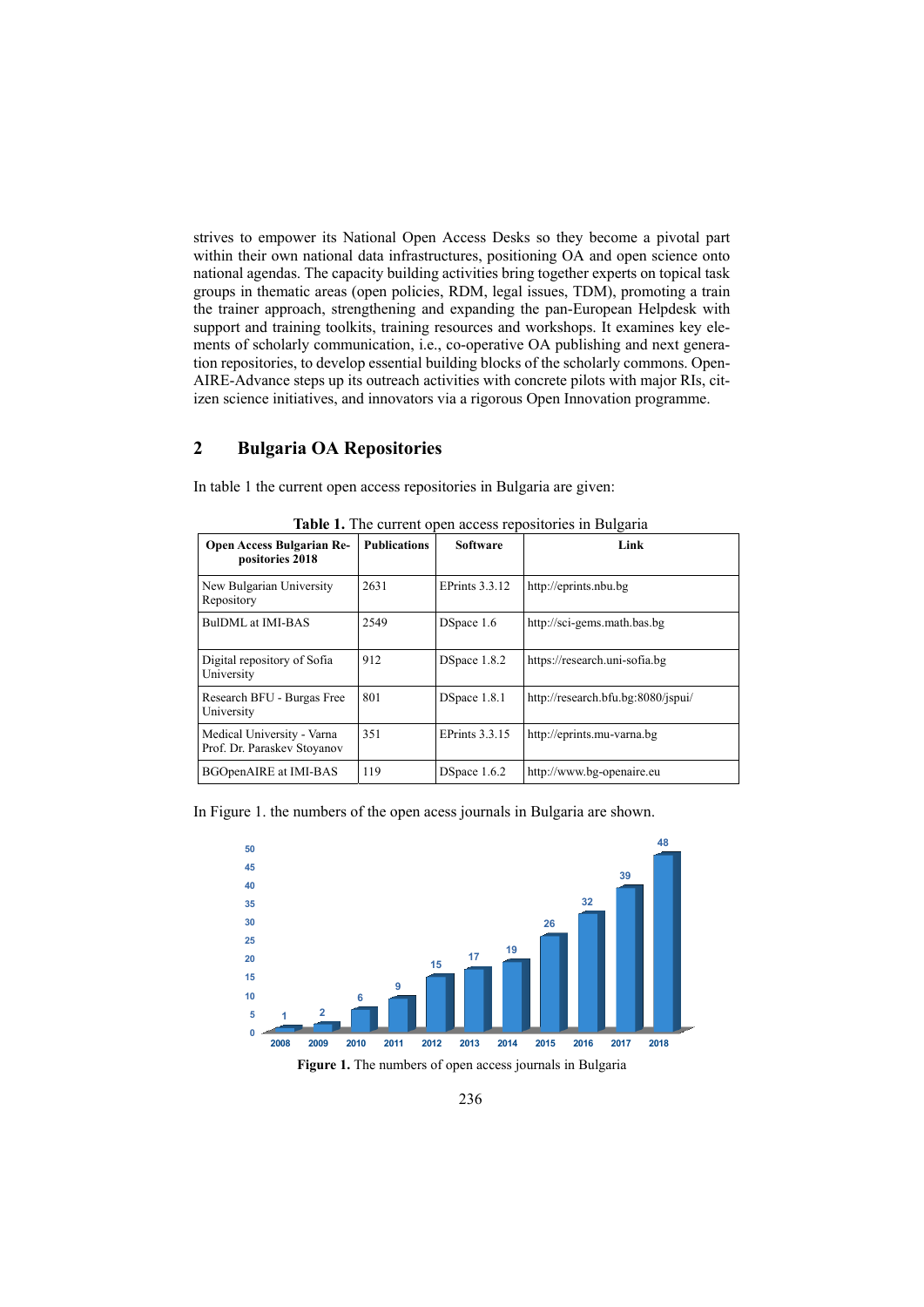

#### **Figure 2 The license types of open access journals in Bulgaria**

The license types of open access journals in Bulgaria are highlighted in Figure 2.

# **3 Bulgaria Open Science Events**

During the current year the following events connected also with Open Science, Open Data, and Open Access are hosted in Bulgaria:

- The international conference "e-infrastructures for excellent science in southeast Europe and eastern Mediterranean", Sofia, 15-16 May, 2018 https://viseem.eu/2018/04/03/regional-conference/
- The e-IRG workshop under Bulgarian EU Presidency, 14-15 May 2018, Sofia, Bulgaria. A session dedicated to the current developments of the European Open Science Cloud was organized. http://eirg.eu/e-irg-workshop-may-2018
- The Digital Assembly 2018 (https://ec.europa.eu/digital-single-market/en/events/digital-assembly-2018-sofia) take place on 25 and 26 June in Sofia, Bulgaria. The event was co-organized by the European Commission and the Bulgarian Presidency of the Council of the European Union. The Digital Assembly was a major annual forum that gathers more than 1,500 stakeholders and high-level policymakers to debate the EU digital policy and the implications of recent technological developments. This year's edition comes at a crucial time as the European Council has called for the full implementation of the Digital Single Market strategy by 2018. Important tasks discussed were: open data, security, health, new internet, Internet of Things, cloud computing. Special focus on how Central and Eastern Europe as well as Western Balkan countries can best benefit from the digitization of their economies and societies were discussed.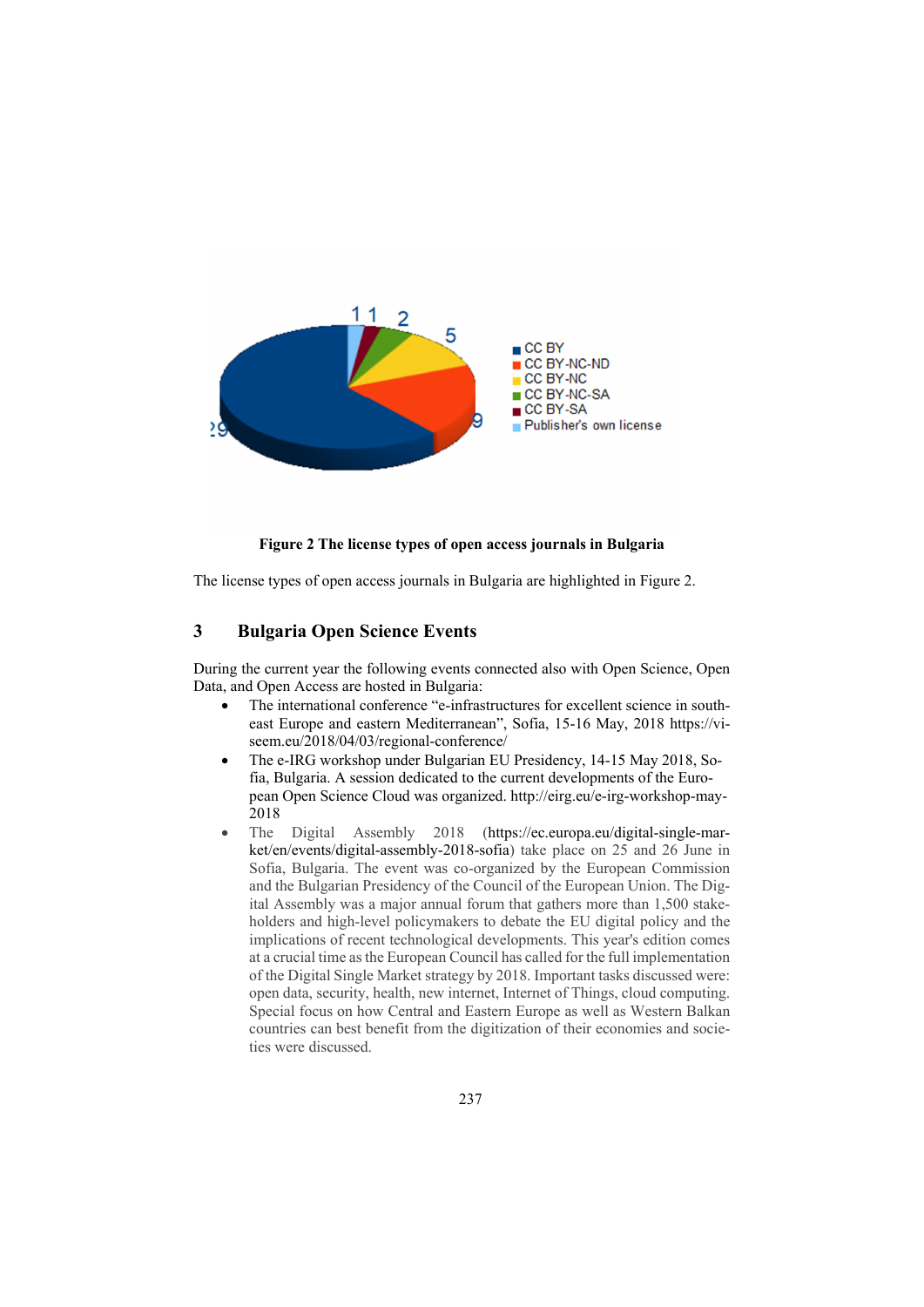#### **This year Bulgaria OpenAREA activities**

#### a. **In the aria of National Policy and Infrastructure:**

- Writing the Bulgarian pages in the study on open access to publications and research data management and sharing within ERC projects;
- Elaborating Expert Group on European Open Science Cloud at Ministry of Education and Science;
- Developing an Action plan for implementation of the European Open Science initiatives:
- Developing National Science Program "ICT for science, education and security" with working package "Open Science for Society";
- Starting national project for developing a Bulgarian Open Access Library;
- Writing a draft of "National science programme for information and communication technologies for a digital single market in science, education and security". It includes a paragraph about "Electronic infrastructure for open science and open access to research results";
- Developing a policy vision for the development of the Open Access and Open Data, presented to the EC;
- Writing a new page in the Ministry of Education and Science (https://www.mon.bg/bg/100188) web portal titled "National policy of open access to scientific information and scientific data".

## b. **In the field of training and support**

- Organizing a Workshop on Open Access to Scientific Publications, Data and Data Science;
- Organizing National Seminar "Open Access for Open Science" during the Open Access week;
- Maintaining the National Open Access Desks, which connect researchers, research institutions, and policy makers at a national level on the one end, and the OpenAIRE-Advance project services on the other. The focus of the National Open Access Desks activities is on support for compliance with the EC Open Access policies;
- Teaching best practices, examples and policies for open access, open data and open science the academic staff (young and experienced researchers) and research project managers practiced OA and acquired knowledge and skills how to write, publish and deposit articles, scientific data and materials in OA repositories, OA repositories maintenance, etc.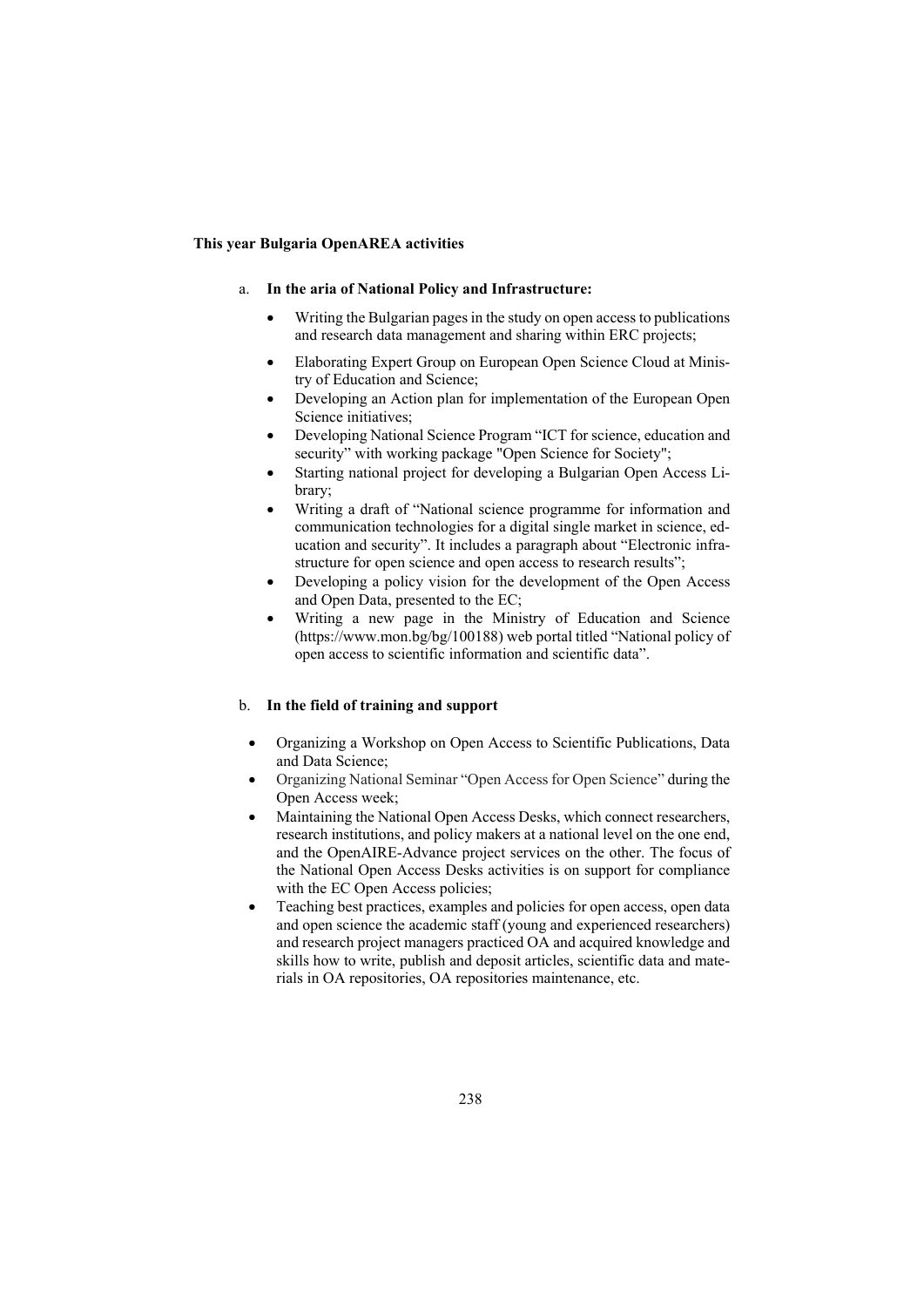#### c. **In the field of outreach and dissemination**

- Maintaining and operating two open access repositories at the IMI-BAS;
- Sending information to all Bulgarian coordinators how to put their paper and data in our archives;
- Developing a new version of Bulgarian page of the OpenAIRE portal;
- Including in the Bulgarian page of the OpenAIRE portal information about National Science Fund;
- Preparing an action plan for three years for Open Science and considering the next steps with the Minister of Education and Science;
- Conducting talks with scientific publishers about preferential pubs for publishing open access;
- Organizing two days meeting by the Expert Group on European Open Science Cloud at the Ministry of Education and Science and drafting "Action plan for implementation of the European open access initiatives ".

### d. **In the field of working with funders**

 Working on the Rules of the National Science Fund (NSF) with the requirement that each funded project should provide open access to the results.

## e. **In the field of Task Forces**

 Participating in the Expert Group on European Open Science Cloud at Ministry of Education and Science,

# **4 Discussion Topics during This Year National Information Day "Open Science, Open Data, Open Access "**

- European Open Science Cloud;
- National Science Program "ICT for science, education and security";
- Open Data:
- Open Sources;
- Open Methodology;
- Open Peer Review;
- Open Access;
- Open Access Data E-Infrastructures;
- European Open Science Cloud;
- Open Educational Resource;
- Access to Research Facilities;